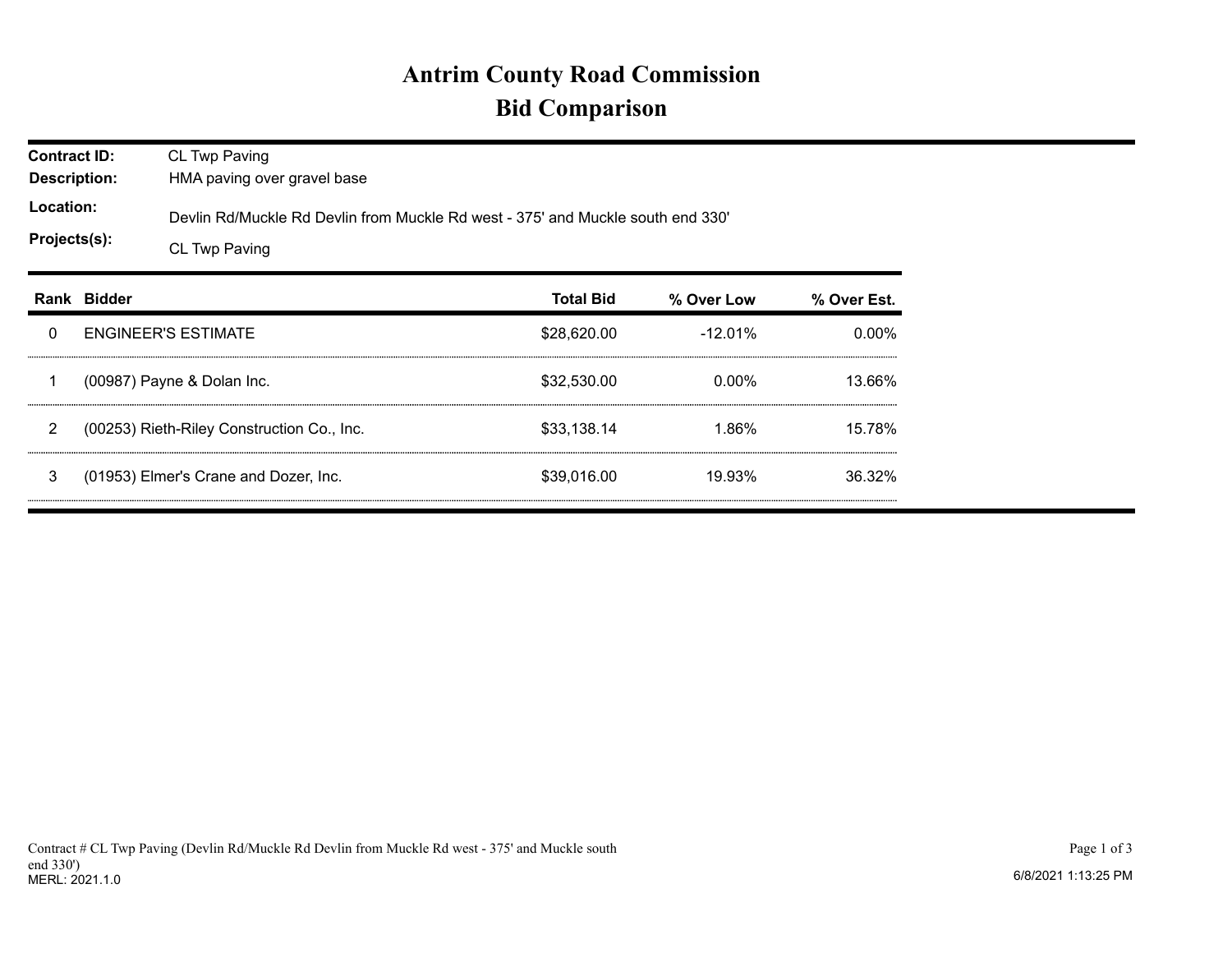| <b>Pay Item Code</b><br>Line                           | <b>Quantity Units</b> |           |                                             |              |                                            |              | (2) Rieth-Riley Construction Co., |              |
|--------------------------------------------------------|-----------------------|-----------|---------------------------------------------|--------------|--------------------------------------------|--------------|-----------------------------------|--------------|
| <b>Description</b>                                     |                       |           | (0) ENGINEER'S ESTIMATE<br><b>Bid Price</b> | <b>Total</b> | (1) Payne & Dolan Inc.<br><b>Bid Price</b> | <b>Total</b> | Inc.<br><b>Bid Price</b>          | <b>Total</b> |
| 1500001<br>0001<br>Mobilization, Max \$6,000           |                       | LSUM      | \$6,000.000                                 | \$6,000.000  | \$6,000.000                                | \$6,000.000  | \$6,000.000                       | \$6,000.000  |
| 5010056<br>0002<br><b>HMA, 5E1</b>                     | 218                   | Ton       | \$90.000                                    | \$19,620.000 | \$110,000                                  | \$23,980.000 | \$114,200                         | \$24,895.600 |
| 8050010<br>0003<br>Curb Sloped, HMA                    | 250                   | <b>Ft</b> | \$1,600                                     | \$400.000    | \$1,000                                    | \$250.000    | \$0.150                           | \$37.500     |
| 8120140<br>0004<br>Lighted Arrow, Type C, Furn         | 2                     | Ea        | \$400,000                                   | \$800,000    | \$100,000                                  | \$200,000    | \$0.010                           | \$0.020      |
| 8120141<br>0005<br>Lighted Arrow, Type C, Oper         | 2                     | Ea        | \$100,000                                   | \$200,000    | \$100,000                                  | \$200,000    | \$0.010                           | \$0.020      |
| 0006<br>8120170<br><b>Minor Traf Devices</b>           |                       | 1 LSUM    | \$500,000                                   | \$500,000    | \$1,000,000                                | \$1,000,000  | \$2,200.000                       | \$2,200.000  |
| 8120350<br>0007<br>Sign, Type B, Temp, Prismatic, Furn | 200                   | Sft       | \$2,000                                     | \$400,000    | \$1.000                                    | \$200,000    | \$0.010                           | \$2.000      |
| 8120351<br>0008<br>Sign, Type B, Temp, Prismatic, Oper | 200                   | Sft       | \$1.000                                     | \$200.000    | \$1,000                                    | \$200.000    | \$0.010                           | \$2.000      |
| 8120370<br>0009<br><b>Traf Regulator Control</b>       |                       | LSUM      | \$500.000                                   | \$500.000    | \$500,000                                  | \$500,000    | \$1,000                           | \$1.000      |
| <b>Bid Totals:</b>                                     |                       |           |                                             | \$28,620.00  |                                            | \$32,530.00  |                                   | \$33,138.14  |